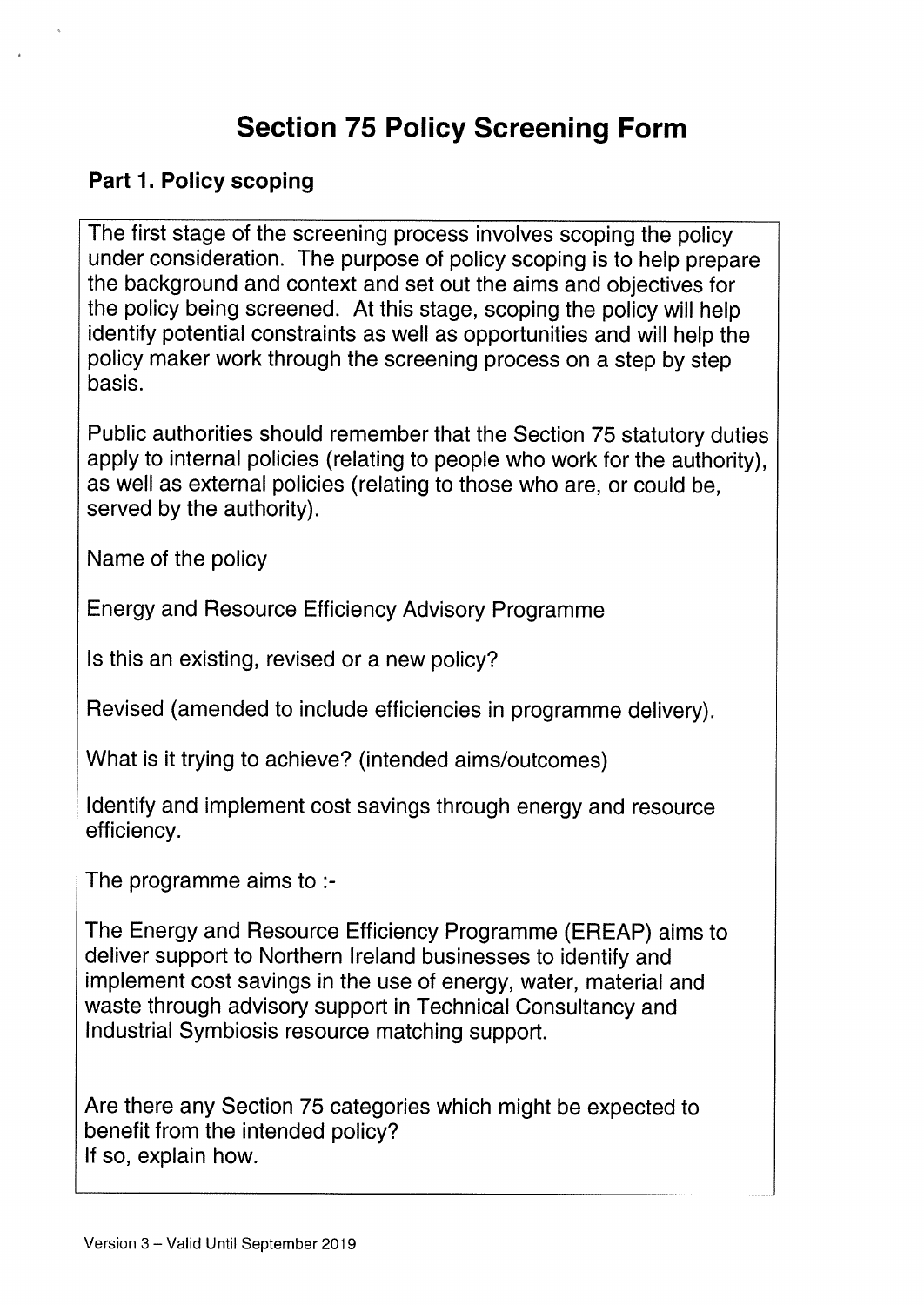| Religious<br>belief           | The policy applies to all members of staff and service users fairly<br>and consistently irrespective of which equality group they belong<br>to. The service is open to the wider business base across NI.<br>There is no evidence to suggest that the policy will lead to an<br>adverse impact on any of the categories. |
|-------------------------------|--------------------------------------------------------------------------------------------------------------------------------------------------------------------------------------------------------------------------------------------------------------------------------------------------------------------------|
| Political<br>opinion          | As above                                                                                                                                                                                                                                                                                                                 |
| Racial group                  | As above                                                                                                                                                                                                                                                                                                                 |
| Age                           | As above                                                                                                                                                                                                                                                                                                                 |
| Marital status                | As above                                                                                                                                                                                                                                                                                                                 |
| Sexual<br>orientation         | As above                                                                                                                                                                                                                                                                                                                 |
| Men and<br>women<br>generally | As above                                                                                                                                                                                                                                                                                                                 |
| <b>Disability</b>             | Reasonable adjustments will be made if required.                                                                                                                                                                                                                                                                         |
| Dependants                    | As above                                                                                                                                                                                                                                                                                                                 |

×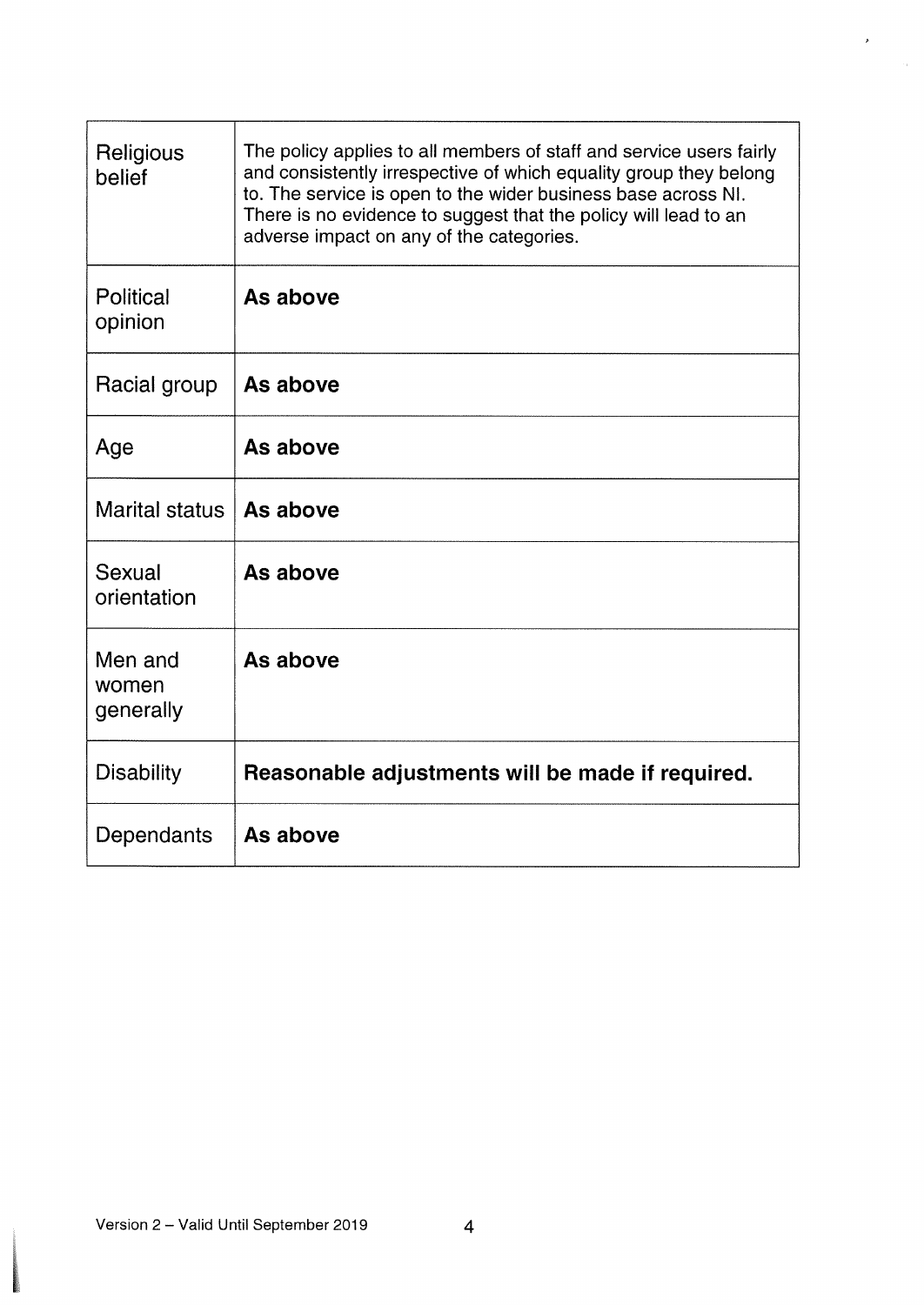### Needs, experiences and priorities

Taking into account the information referred to above, what are the different needs, experiences and priorities of each of the following categories, in relation to the particular policy/decision? Specify details for each of the Section 75 categories

| <b>Section 75</b><br>category | <b>Details of needs/experiences/priorities</b>                                                                                                                     |
|-------------------------------|--------------------------------------------------------------------------------------------------------------------------------------------------------------------|
| Religious<br>belief           | The policy applies to all members of staff and service<br>users fairly and consistently and we do not believe it<br>impacts on any particular section 75 category. |
| Political<br>opinion          | As above                                                                                                                                                           |
| Racial group                  | As above                                                                                                                                                           |
| Age                           | As above                                                                                                                                                           |
| <b>Marital status</b>         | As above                                                                                                                                                           |
| Sexual<br>orientation         | As above                                                                                                                                                           |
| Men and<br>women<br>generally | As above                                                                                                                                                           |
| <b>Disability</b>             | Where any needs in terms of accessibility are<br>requested, reasonable adjustments will be made.                                                                   |
| Dependants                    | As above                                                                                                                                                           |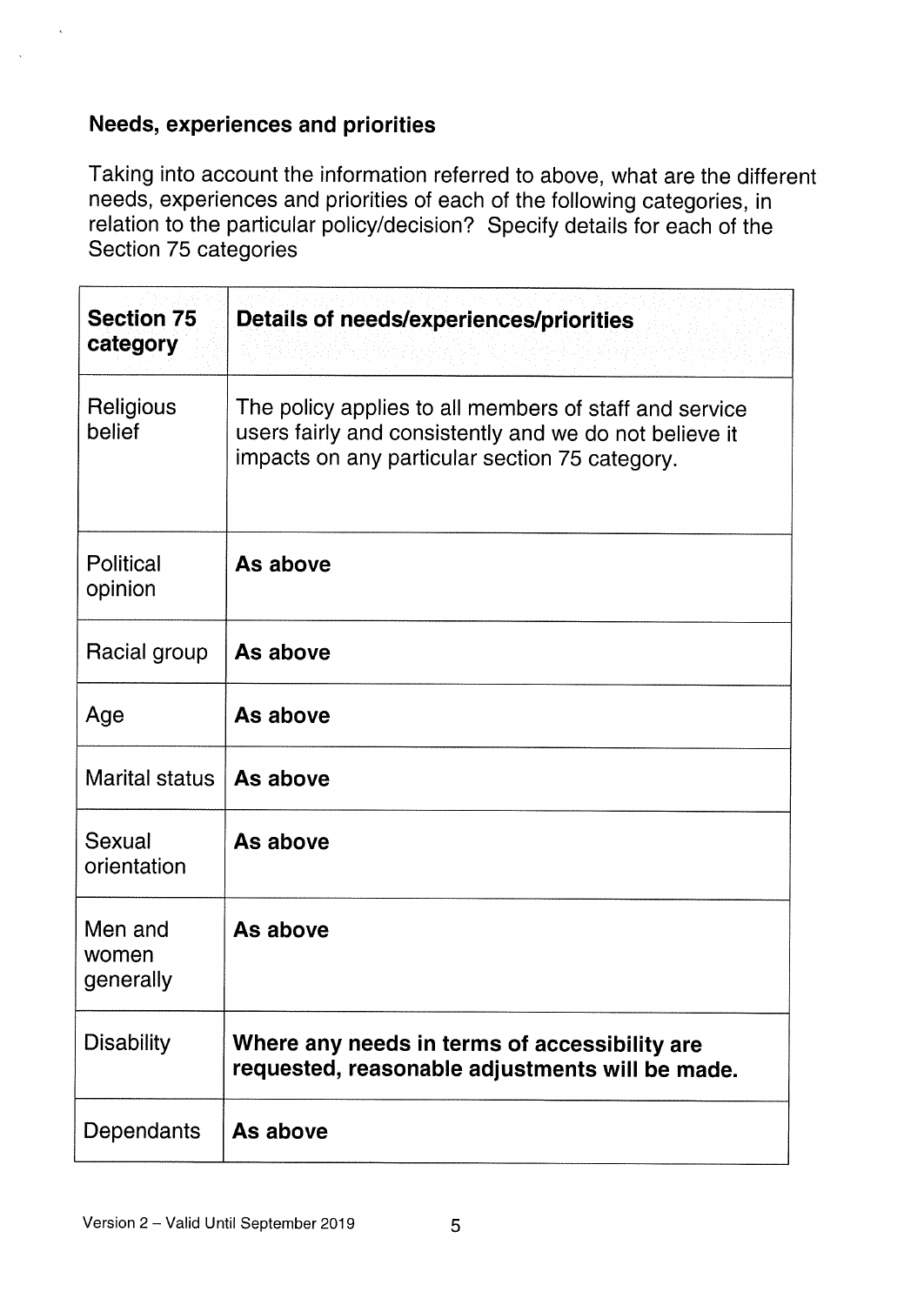## Part 2. Screening questions

### Introduction

In making <sup>a</sup> decision as to whether or not there is <sup>a</sup> need to carry out an equality impact assessment, the public authority should consider its answers to the questions 1-4 which are <sup>g</sup>iven on pages 66-68 of this Guide.

If the public authority's conclusion is **none** in respect of all of the Section 75 equality of opportunity and/or goo<sup>d</sup> relations categories, then the public authority may decide to screen the policy out. If <sup>a</sup> policy is 'screened out' as having no relevance to equality of opportunity or good relations, <sup>a</sup> public authority should <sup>g</sup>ive details of the reasons for the decision taken.

If the public authority's conclusion is **major** in respect of one or more of the Section <sup>75</sup> equality of opportunity and/or good relations categories, then consideration should be <sup>g</sup>iven to subjecting the policy to the equality impact assessment procedure.

If the public authority's conclusion is **minor** in respect of one or more of the Section <sup>75</sup> equality categories and/or goo<sup>d</sup> relations categories, then consideration should still be given to proceeding with an equality impact assessment, or to:

- measures to mitigate the adverse impact; or
- the introduction of an alternative policy to better promote equality of opportunity and/or good relations.

### In favour of <sup>a</sup> 'major' impact

- a) The policy is significant in terms of its strategic importance;
- b) Potential equality impacts are unknown, because, for example, there is insufficient data upon which to make an assessment or because they are complex, and it would be appropriate to conduct an equality impact assessment in order to better assess them;
- c) Potential equality and/or good relations impacts are likely to be adverse or are likely to be experienced disproportionately by groups of people including those who are marginalised or disadvantaged;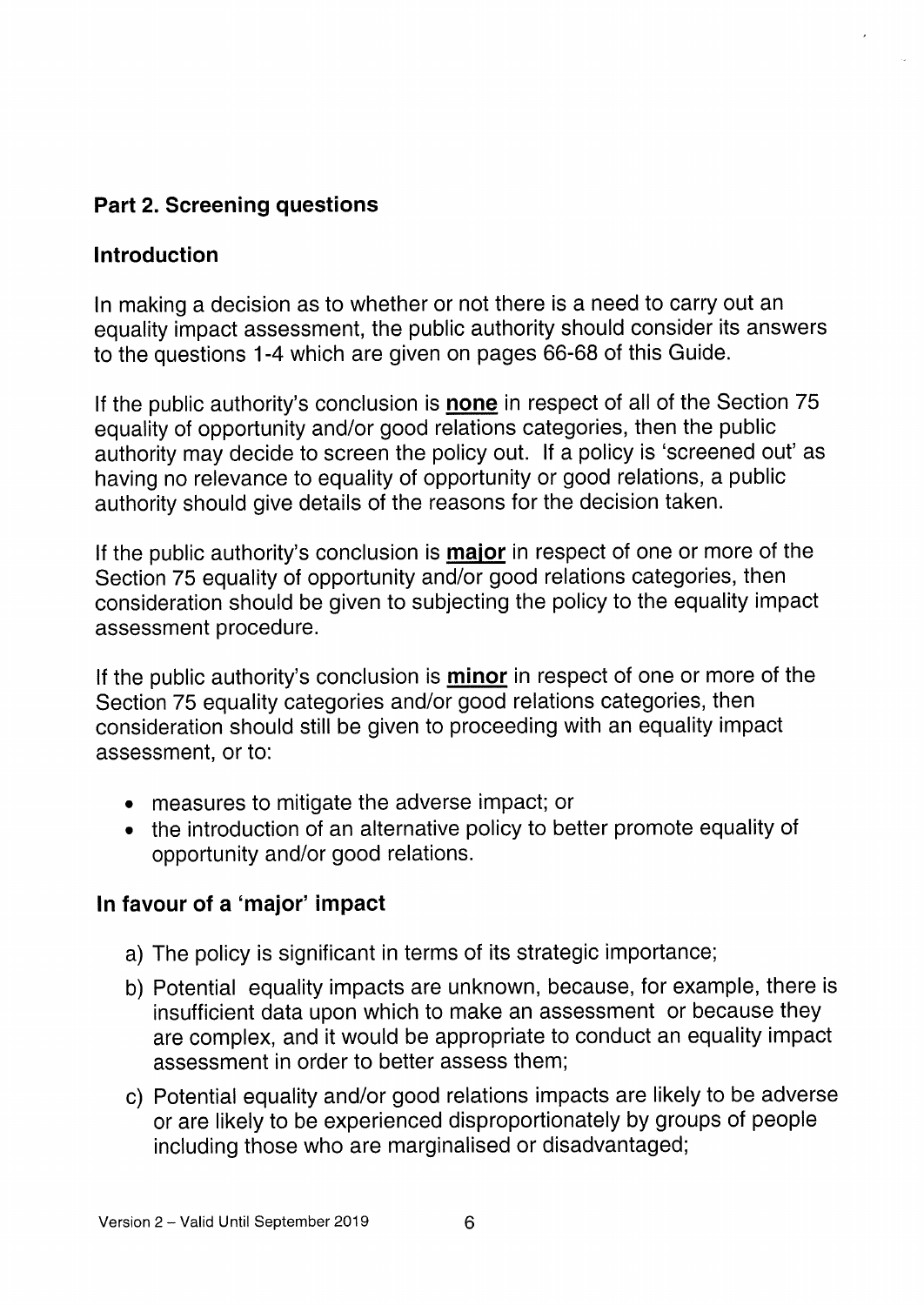- d) Further assessment offers a valuable way to examine the evidence and develop recommendations in respect of a policy about which there are concerns amongst affected individuals and representative groups, for example in respect of multiple identities;
- e) The policy is likely to be challenged by way of judicial review;
- f) The policy is significant in terms of expenditure.

### In favour of 'minor' impact

- a) The policy is not unlawfully discriminatory and any residual potential impacts on people are judged to be negligible;
- b) The policy, or certain proposals within it, are potentially unlawfully discriminatory, but this possibility can readily and easily be eliminated by making appropriate changes to the policy or by adopting appropriate mitigating measures;
- c) Any asymmetrical equality impacts caused by the policy are intentional because they are specifically designed to promote equality of opportunity for particular groups of disadvantaged people;
- d) By amending the policy there are better opportunities to better promote equality of opportunity and/or good relations.

### In favour of none

- a) The policy has no relevance to equality of opportunity or good relations.
- b) The policy is purely technical in nature and will have no bearing in terms of its likely impact on equality of opportunity or good relations for people within the equality and good relations categories.

Taking into account the evidence presented above, consider and comment on the likely impact on equality of opportunity and good relations for those affected by this policy, in any way, for each of the equality and good relations categories, by applying the screening questions given overleaf and indicate the level of impact on the group i.e. minor, major or none.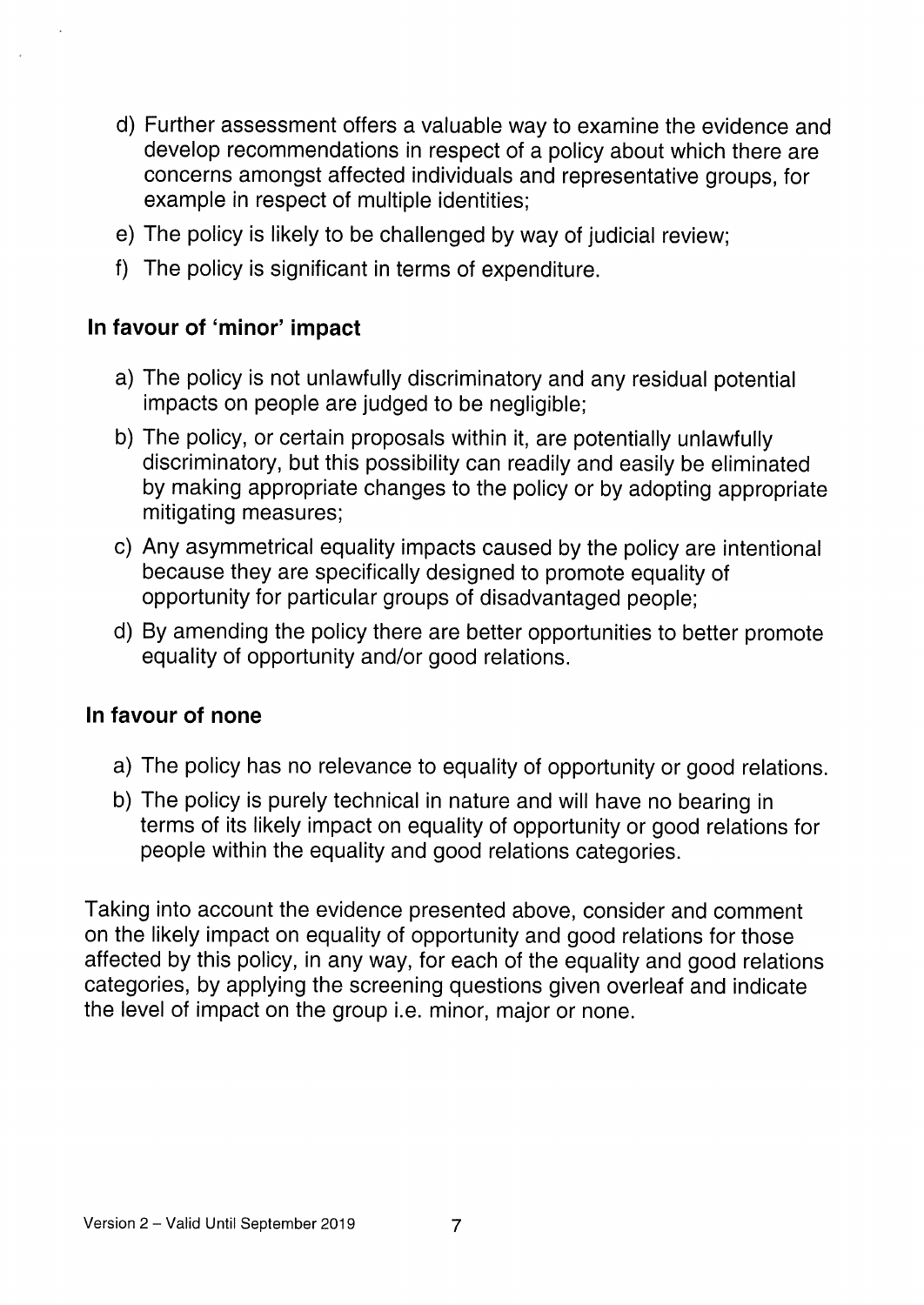## Screening questions

Ĭ

| What is the likely impact on equality of opportunity for those affected<br>$\mathbf{1}$<br>by this policy, for each of the Section 75 equality categories?<br>minor/major/none |                                                            |                                      |  |
|--------------------------------------------------------------------------------------------------------------------------------------------------------------------------------|------------------------------------------------------------|--------------------------------------|--|
| Section 75<br>category                                                                                                                                                         | Details of policy impact                                   | Level of impact?<br>minor/major/none |  |
| Religious<br>belief                                                                                                                                                            | N/A                                                        | <b>None</b>                          |  |
| Political<br>opinion                                                                                                                                                           | N/A                                                        | <b>None</b>                          |  |
| Racial<br>group                                                                                                                                                                | N/A                                                        | <b>None</b>                          |  |
| Age                                                                                                                                                                            | N/A                                                        | <b>None</b>                          |  |
| <b>Marital</b><br>status                                                                                                                                                       | N/A                                                        | <b>None</b>                          |  |
| Sexual<br>orientation                                                                                                                                                          | N/A                                                        | None                                 |  |
| Men and<br>women<br>generally                                                                                                                                                  | N/A                                                        | <b>None</b>                          |  |
| <b>Disability</b>                                                                                                                                                              | None envisaged but reasonable<br>adjustments will be made. | None                                 |  |

 $\overline{\phantom{a}}$ 

 $\hat{\mathcal{A}}$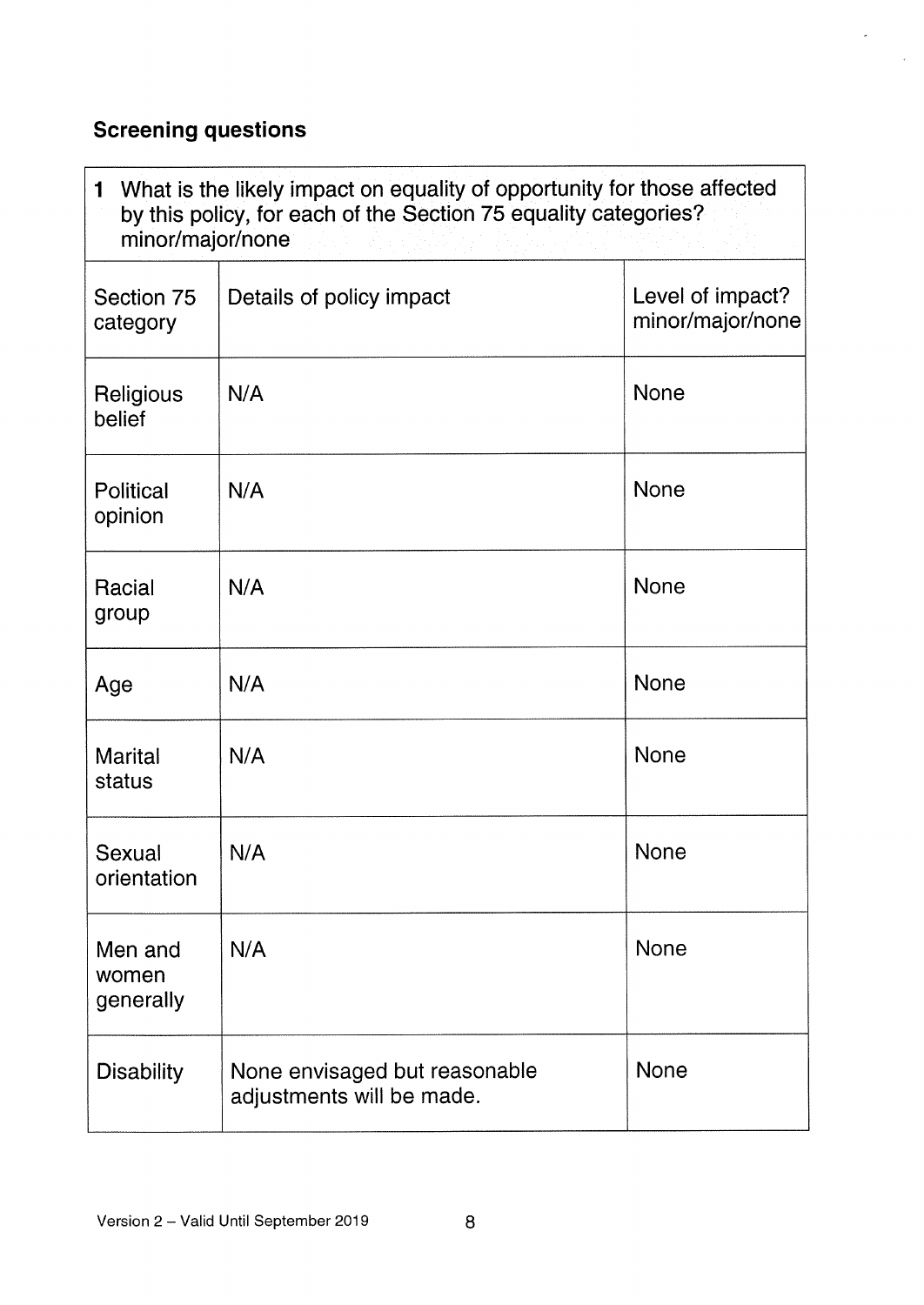| Dependants                                                                                                                                     | N/A                     |                        | <b>None</b>                                                                                      |
|------------------------------------------------------------------------------------------------------------------------------------------------|-------------------------|------------------------|--------------------------------------------------------------------------------------------------|
| 2 <sup>1</sup><br>Are there opportunities to better promote equality of opportunity for<br>people within the Section 75 equalities categories? |                         |                        |                                                                                                  |
| Section 75<br>category                                                                                                                         | If Yes, provide details | If No, provide reasons |                                                                                                  |
| Religious<br>belief                                                                                                                            |                         | groups.                | No as this action does<br>not provide opportunities<br>to promote equality<br>amongst particular |
| Political<br>opinion                                                                                                                           |                         | As above               |                                                                                                  |
| Racial<br>group                                                                                                                                |                         | As above               |                                                                                                  |
| Age                                                                                                                                            |                         | As above               |                                                                                                  |
| Marital<br>status                                                                                                                              |                         | As above               |                                                                                                  |
| Sexual<br>orientation                                                                                                                          |                         | As above               |                                                                                                  |
| Men and<br>women<br>generally                                                                                                                  |                         | As above               |                                                                                                  |
| <b>Disability</b>                                                                                                                              |                         | As above               |                                                                                                  |
|                                                                                                                                                |                         | As above               |                                                                                                  |

 $\bar{\mathbf{z}}$ 

 $\sim$   $\omega$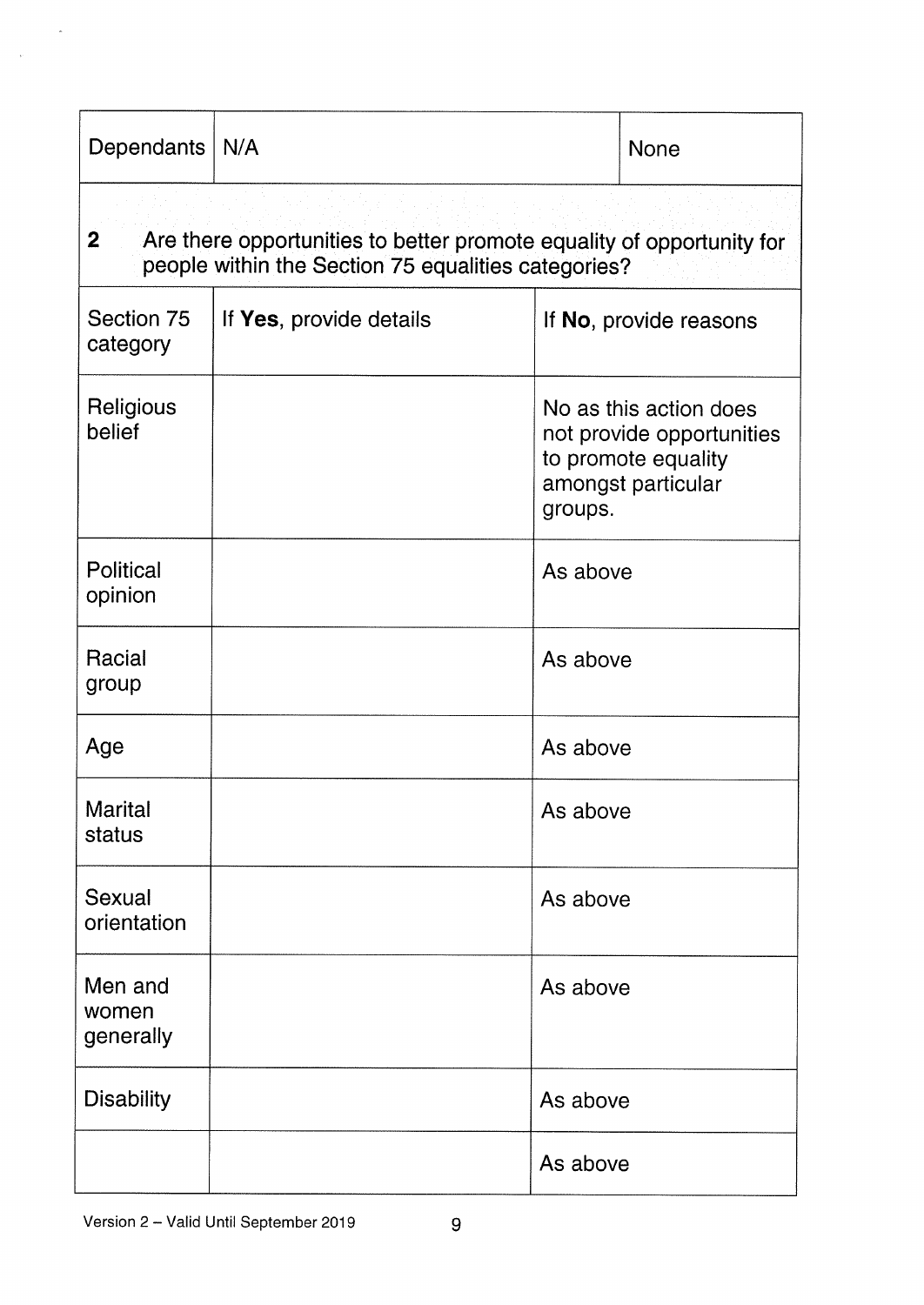| Dependants |  |
|------------|--|
| ________   |  |

 $\ddot{\phantom{1}}$ 

 $\mathcal{A}^{\pm}$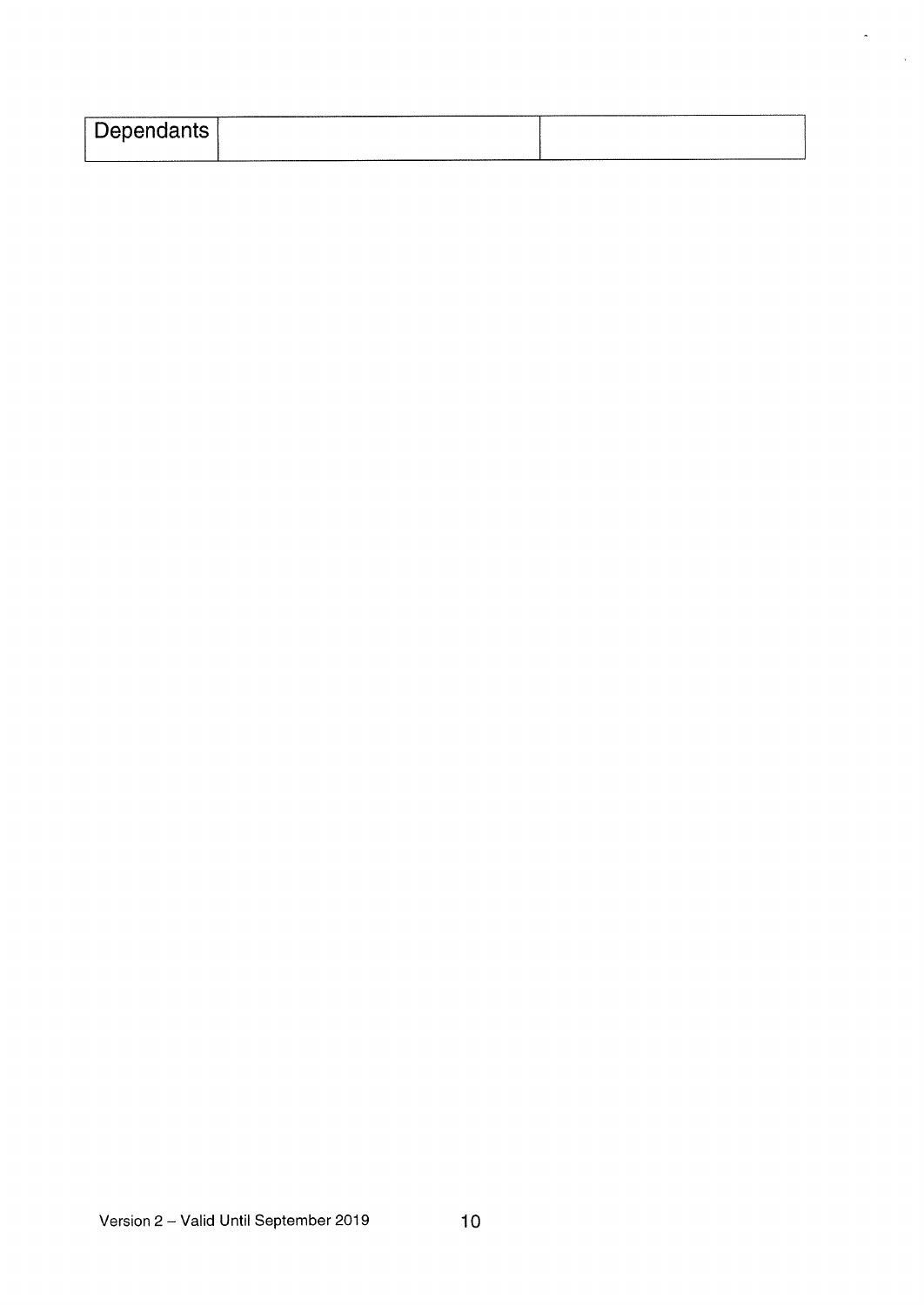| 3 To what extent is the policy likely to impact on good relations between<br>people of different religious belief, political opinion or racial group?<br>minor/major/none |                          |                                     |  |
|---------------------------------------------------------------------------------------------------------------------------------------------------------------------------|--------------------------|-------------------------------------|--|
| Good<br>relations<br>category                                                                                                                                             | Details of policy impact | Level of impact<br>minor/major/none |  |
| Religious<br>belief                                                                                                                                                       | <b>None</b>              | <b>None</b>                         |  |
| Political<br>opinion                                                                                                                                                      | <b>None</b>              | <b>None</b>                         |  |
| Racial<br>group                                                                                                                                                           | <b>None</b>              | <b>None</b>                         |  |

7

| 4 Are there opportunities to better promote good relations between<br>people of different religious belief, political opinion or racial group? |                         |                                                                                                             |  |
|------------------------------------------------------------------------------------------------------------------------------------------------|-------------------------|-------------------------------------------------------------------------------------------------------------|--|
| Good<br>relations<br>category                                                                                                                  | If Yes, provide details | If No, provide reasons                                                                                      |  |
| Religious<br>belief                                                                                                                            |                         | No as this action does<br>not provide opportunities<br>to promote equality<br>amongst particular<br>groups. |  |
| <b>Political</b><br>opinion                                                                                                                    |                         | As above                                                                                                    |  |
| Racial<br>group                                                                                                                                |                         | As above                                                                                                    |  |

 $\sim$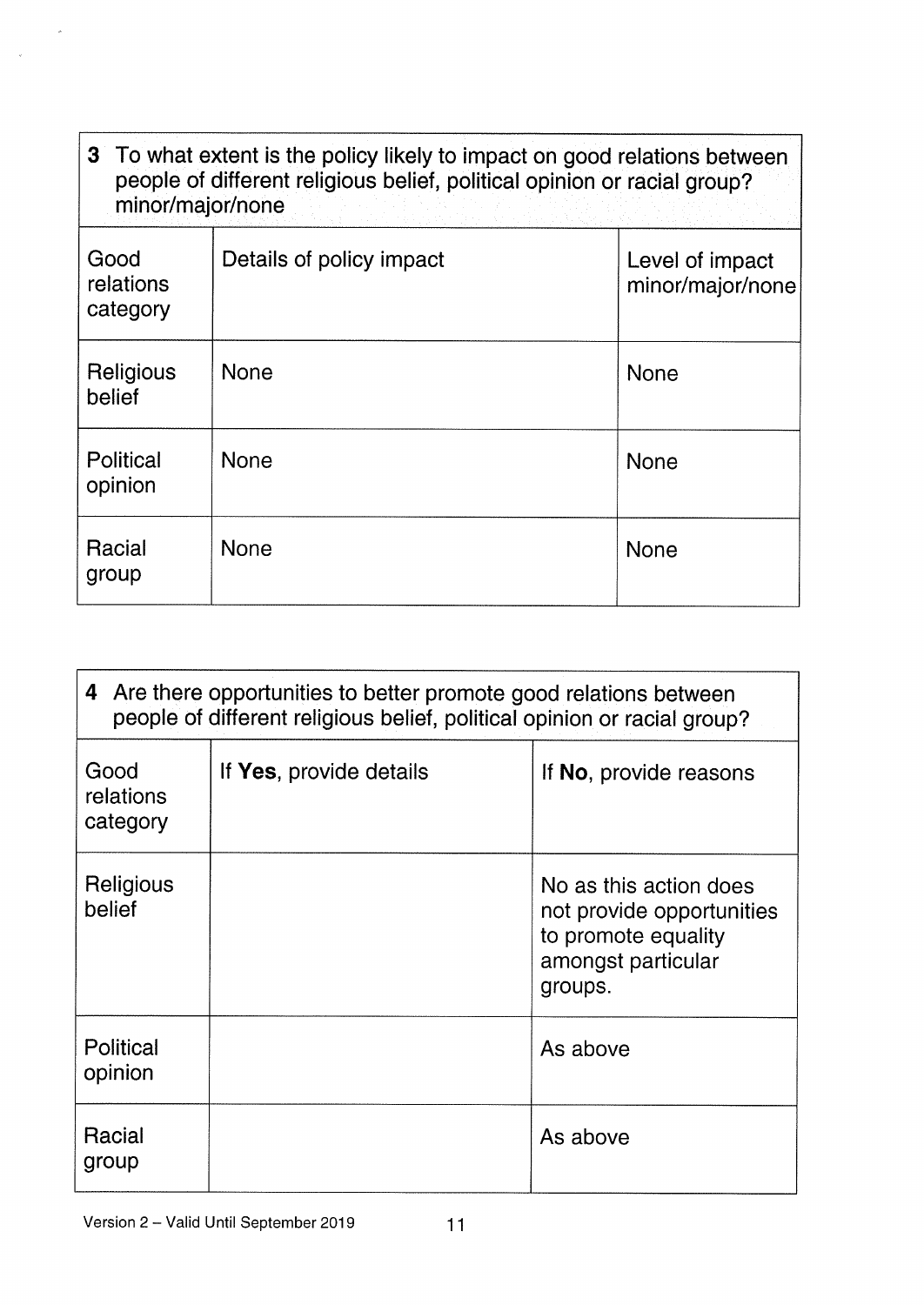## Additional considerations

### Multiple identity

Generally speaking, people can fall into more than one Section 75 category. Taking this into consideration, are there any potential impacts of the policy/decision on people with multiple identities? (For example; disabled minority ethnic people, disabled women; young Protestant men; and young lesbians, gay and bisexual people).

Provide details of data on the impact of the policy on people with multiple identities. Specify relevant Section 75 categories concerned.

N/A

#### Part 3. Screening decision

If the decision is not to conduct an equality impact assessment, please provide details of the reasons.

It is not considered necessary for this policy.

If the decision is not to conduct an equality impact assessment the public authority should consider if the policy should be mitigated or an alternative policy be introduced.

No mitigation necessary for this policy.

If the decision is to subject the policy to an equality impact assessment, please provide details of the reasons.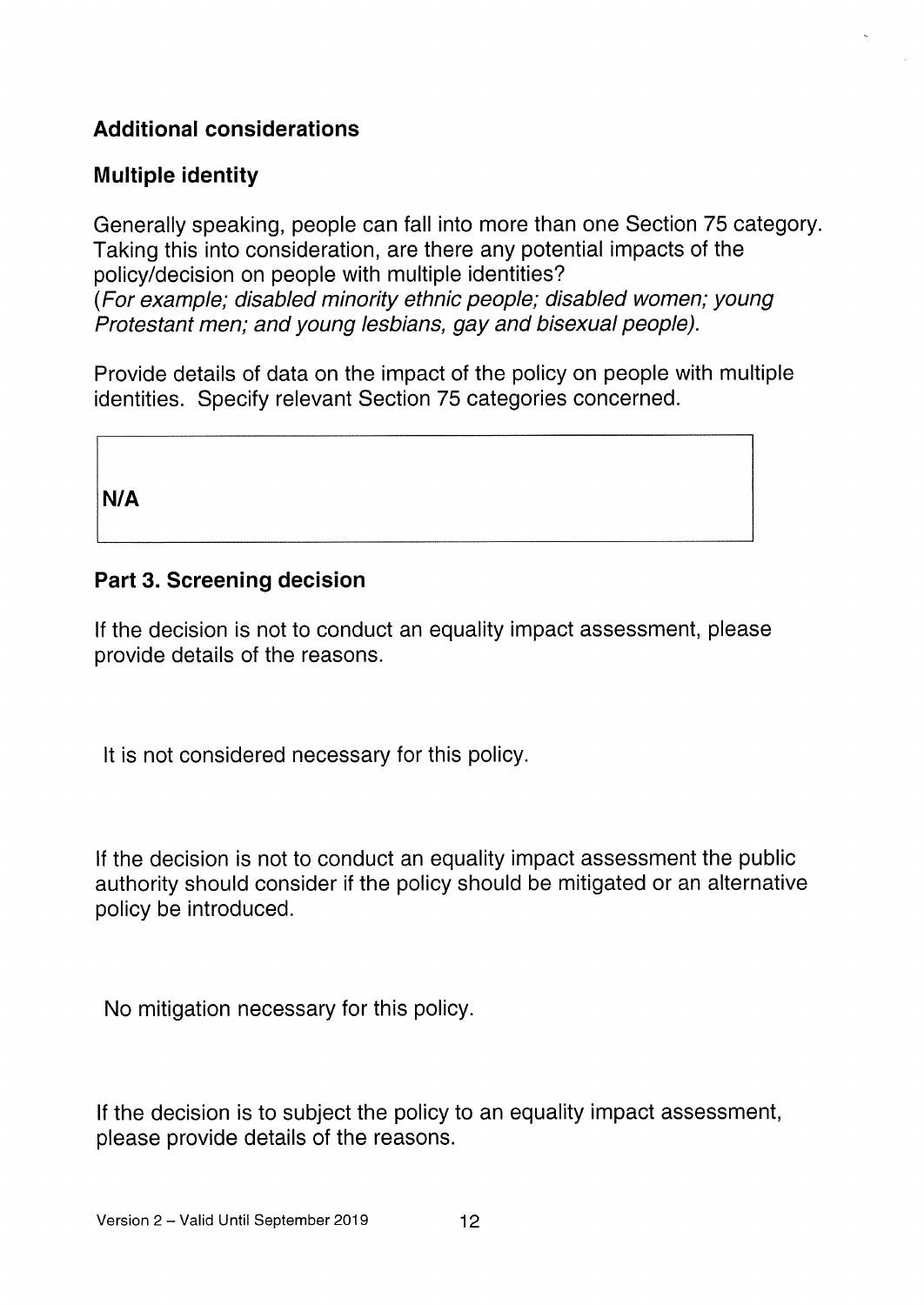All public authorities' equality schemes must state the authority's arrangements for assessing and consulting on the likely impact of policies adopted or proposed to be adopted by the authority on the promotion of equality of opportunity. The Commission recommends screening and equality impact assessment as the tools to be utilised for such assessments. Further advice on equality impact assessment may be found in a separate Commission publication: Practical Guidance on Equality Impact Assessment.

### **Mitigation**

When the public authority concludes that the likely impact is 'minor' and an equality impact assessment is not to be conducted, the public authority may consider mitigation to lessen the severity of any equality impact, or the introduction of an alternative policy to better promote equality of opportunity or good relations.

Can the policy/decision be amended or changed or an alternative policy introduced to better promote equality of opportunity and/or good relations?

If so, give the **reasons** to support your decision, together with the proposed changes/amendments or alternative policy.

N/A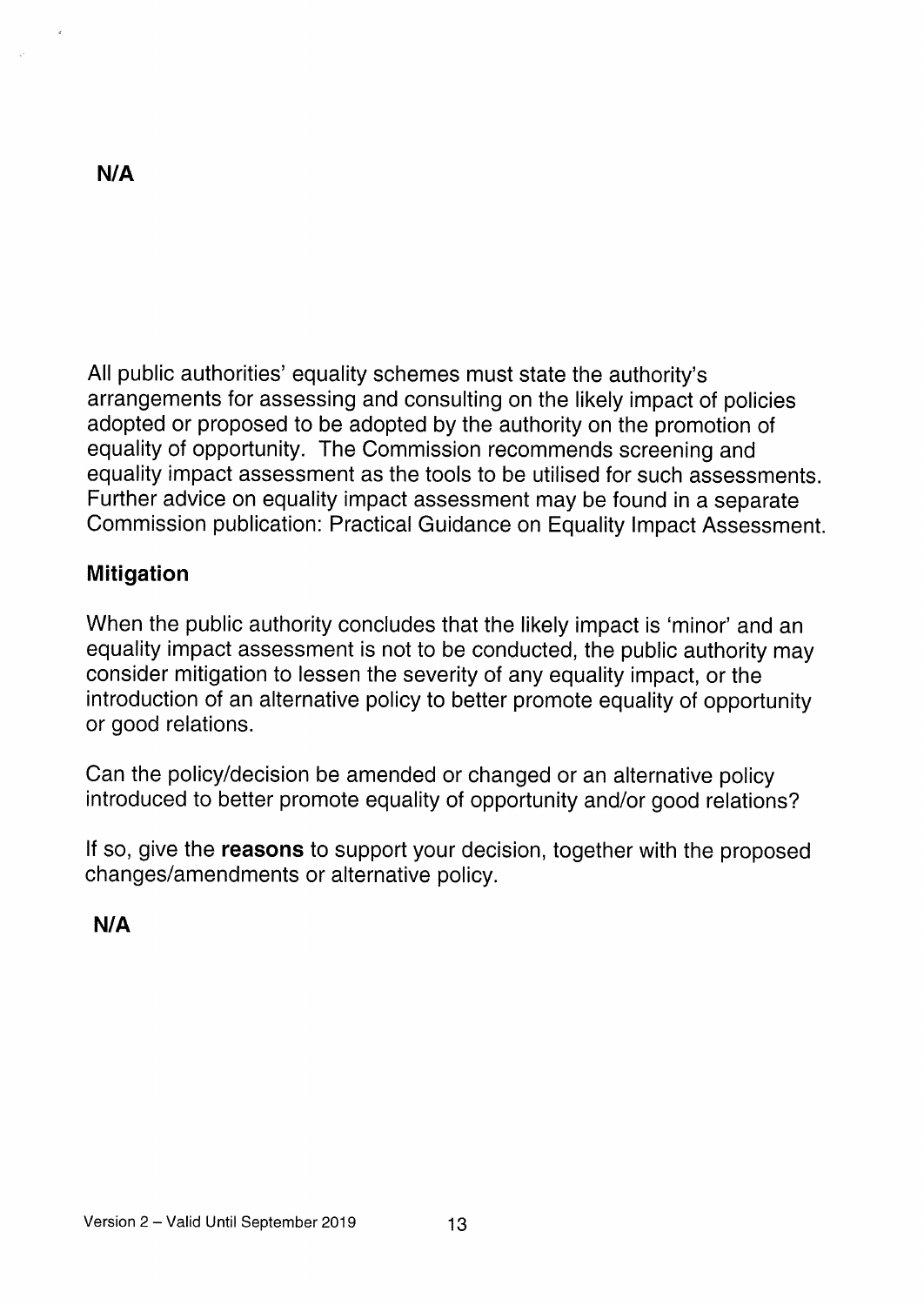## Timetabling and prioritising

Factors to be considered in timetabling and prioritising policies for equality impact assessment.

If the policy has been 'screened in' for equality impact assessment, then please answer the following questions to determine its priority for timetabling the equality impact assessment.

On a scale of 1-3, with <sup>1</sup> being the lowest priority and 3 being the highest, assess the policy in terms of its priority for equality impact assessment.

| <b>Priority criterion</b>                            | Rating<br>$(1-3)$ |
|------------------------------------------------------|-------------------|
| Effect on equality of opportunity and good relations |                   |
| Social need                                          |                   |
| Effect on people's daily lives                       |                   |
| Relevance to a public authority's functions          |                   |

Note: The Total Rating Score should be used to prioritise the policy in rank order with other policies screened in for equality impact assessment. This list of priorities will assist the public authority in timetabling. Details of the Public Authority's Equality Impact Assessment Timetable should be included in the quarterly Screening Report.

Is the policy affected by timetables established by other relevant public authorities?

If yes, please provide details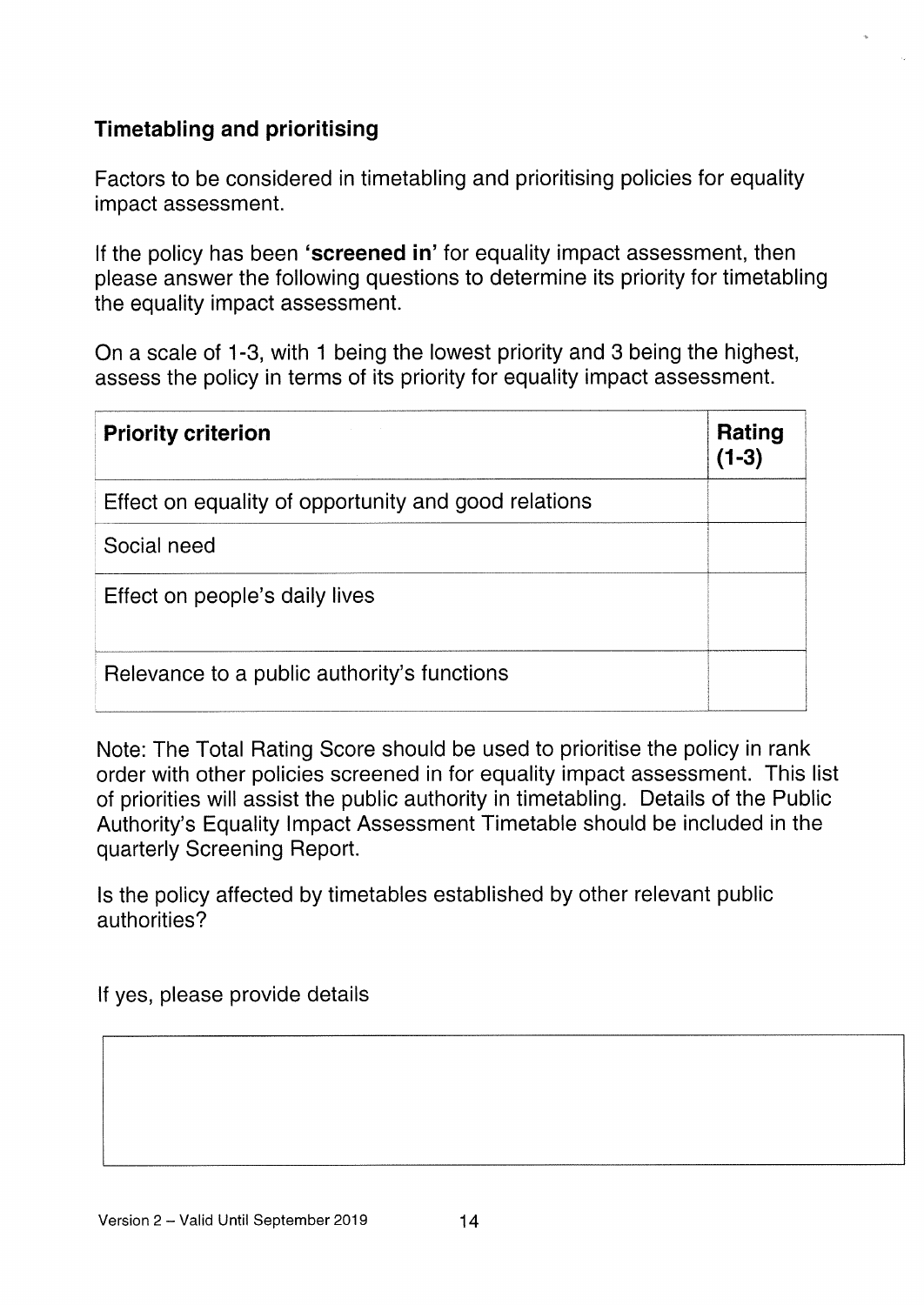### Part 4. Monitoring

Public authorities should consider the guidance contained in the Commission's Monitoring Guidance for Use by Public Authorities (July 2007).

The Commission recommends that where the policy has been amended or an alternative policy introduced, the public authority should monitor more broadly than for adverse impact (See Benefits, P.9-10, paras 2.13 —2.20 of the Monitoring Guidance).

Effective monitoring will help the public authority identify any future adverse impact arising from the policy which may lead the public authority to conduct an equality impact assessment, as well as help with future <sup>p</sup>lanning and policy development.

### Part 5 - Approval and authorisation

| <b>Screened by:</b>                | <b>Position/Job Title</b> | <b>Date</b> |
|------------------------------------|---------------------------|-------------|
| Rachel Sankannawar<br>R. Sentamand | Programme<br>Manager      | OS/06/19    |
| Approved by:                       | <b>Equality Manager</b>   | 03/06/19    |
| Pamela Marron<br>Panele Merron     |                           |             |

Note: <sup>A</sup> copy of the Screening Template, for each policy screened should be 'signed off' and approved by <sup>a</sup> senior manager responsible for the policy, made easily accessible on the public authority's website as soon as possible following completion and made available on request.